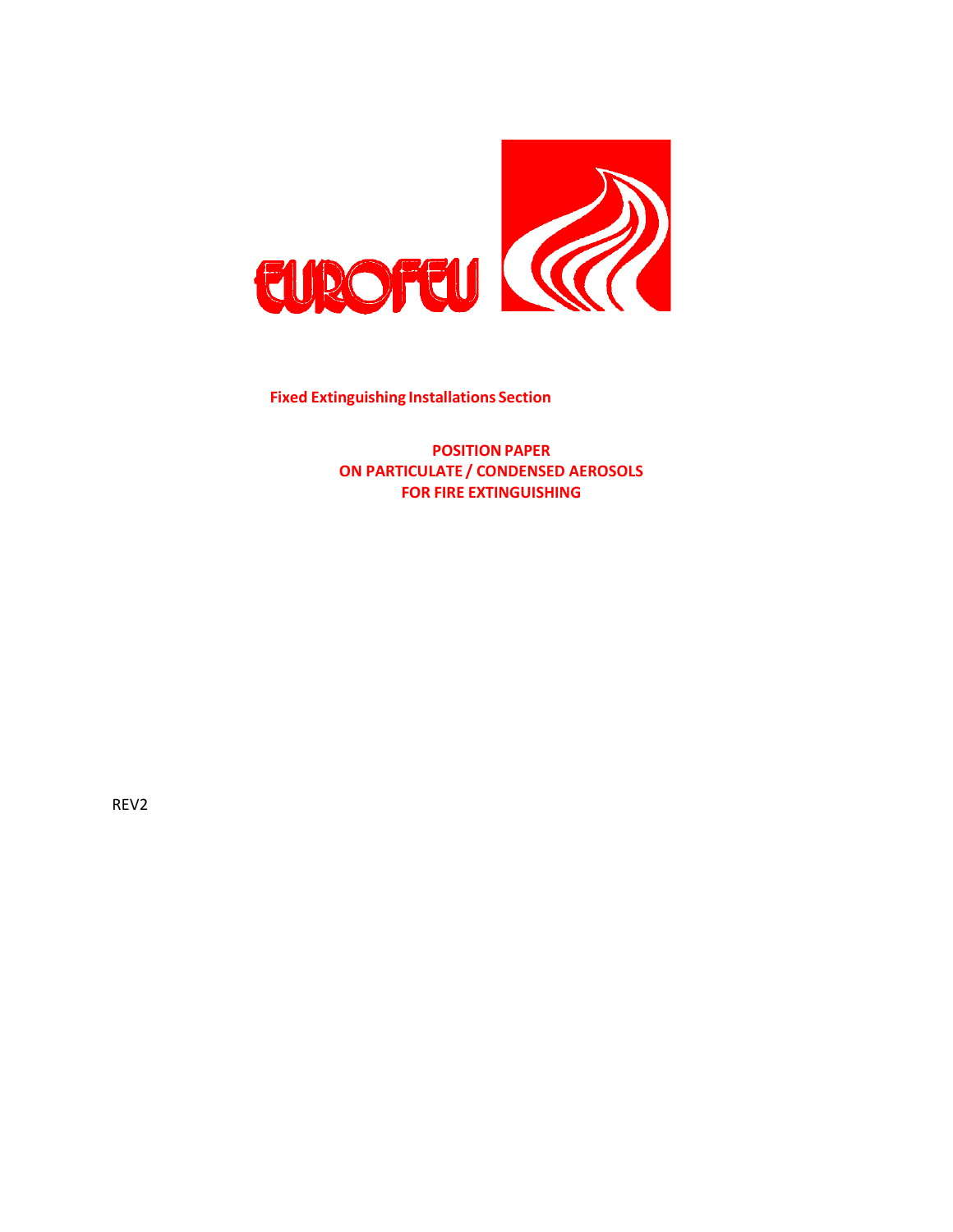### **Eurofeu position paper on Particulate Aerosols**

## **1 Scope**

The aim of this document is to give basic information to non-specialists needing to evaluate the use of Particulate Aerosols in fire fighting. It discusses the benefits of Particulate Aerosols and points out possible limitations, restrictions of use, or disadvantages compared to alternatives. These are general observations that may not apply to all systems or to future product developments. For example, pyrotechnically generated nitrogen.

The Eurofeu Fixed Extinguishing Installations (FEI) section has representation from suppliers of Water Mist systems, CO2 system, Halocarbon systems, Inert gas systems, and Particulate Aerosol products, and it is the purpose to provide advice without the influence of commercial interest. Particulate Aerosols may also be referred to as Condensed Aerosols.

### **2 Introduction**

Particulate Aerosol systems have been known since the early 1990's, and have been marketed under several different trademarks and in different forms. The technology originates from Russia, where it is a spin-off product of the Russian solid fuel missile and rocket program. Later on it has appeared in several derivatives from numerous suppliers, and other variations of the concept have been developed based on different technology.

Condensate Aerosol is manufactured using different containers with different agent quantities depending on the manufacturer.

Thermal hazard: The commonly used condensed aerosols discharge at elevated temperatures. Depending on the intended application(s) of the aerosol system, the temperature at the reasonable minimum clearance from the discharge outlet, as specified by the manufacturer of the aerosol generators, should not typically

exceed 75 <sup>o</sup>C for direct personnel exposure, 200 <sup>o</sup>C for combustible material and 400 <sup>o</sup>C for construction structures. Immediately after the discharge the aerosol generators can be hot, therefore, protective gloves shall be worn before handling generators up to 15 minutes after discharge.

Heat profiles are specific to each manufacturer and unit size. Generators must not be installed in variance to the limitations contained in the manufacturers' listing.

### **3 Applications for Particulate Aerosol**

Aerosol extinguishants can be suitable for suppression of Class A, Class B, and Class C fires (EN 2).

3.1 to 3.4 provide criteria to assess the suitability of the application.

### *3.1 Space*

The main advantage of Particulate Aerosol is the extinguishing efficiency relative to the weight and volume of agent and storage equipment. These features enable the use in a variety of applications such as engine spaces in vehicles where only a few, if any, of the other extinguishing alternatives are suitable due to weight and/or space restrictions.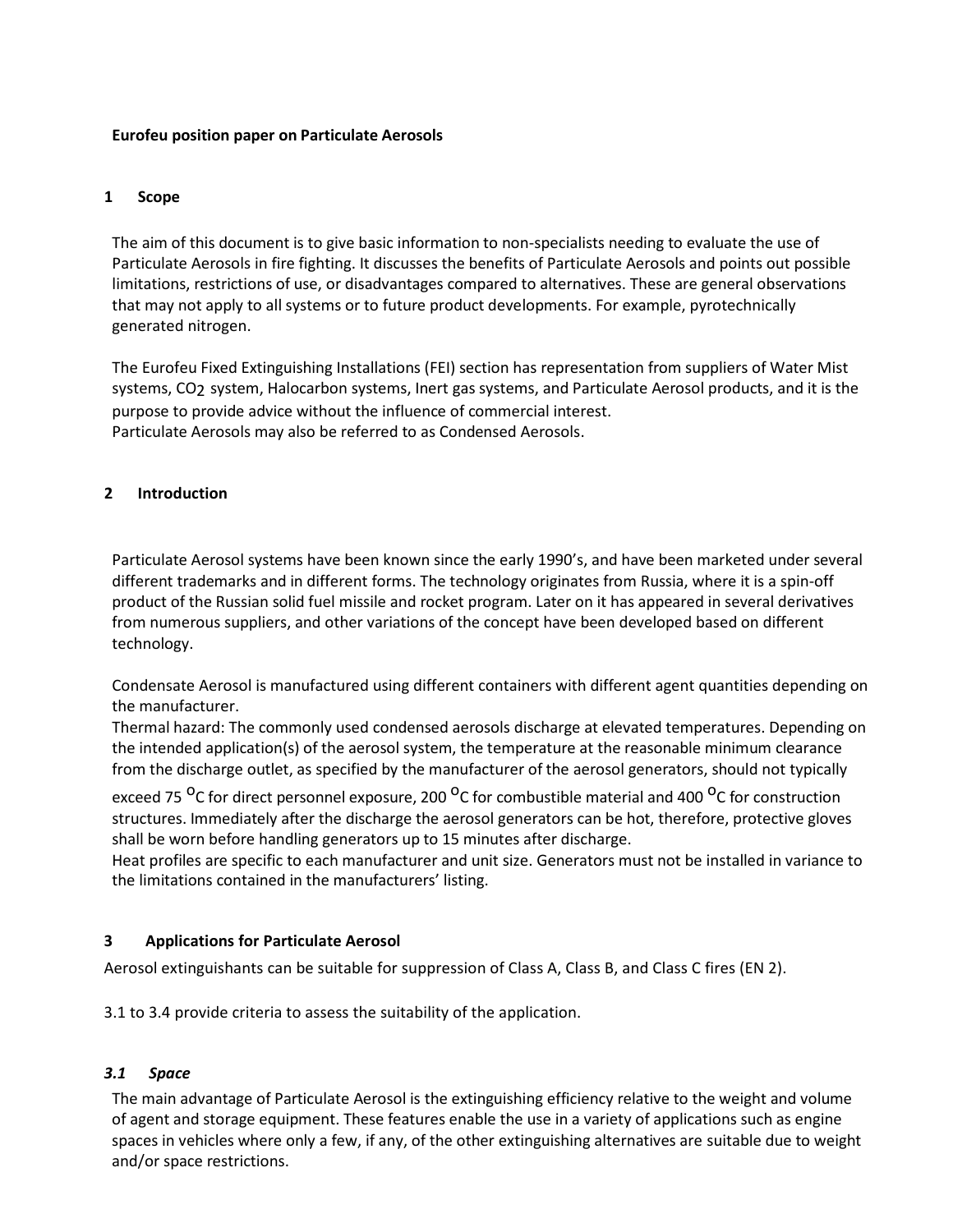# *3.2 General conditions of use*

Due to the thermal stratification of Particulate Aerosol, it should not be used in applications exceeding the original test conditions of the approval tests. Particularly the enclosure height should not be exceeded, and it should in no case be accepted that the effect of a smaller unit is extrapolated to give the effect of a larger unit.

The design of a system to protect an enclosure should take in to account the amount of agent necessary, number and type of aerosol units, discharge coverage and safety margin.

Guidance in the form of CEN technical reports (CEN\_TR\_15276-1, CEN\_TR\_15276-2) & International standards ISO 15779 have been published.

It is important to ensure that the specified systems are compliant with the guidance contained in the above standards. In particular:

- The extinguishing concentration is to be determined in a volume > 100 $m<sup>3</sup>$
- Thermal clearance considerations
- Service life especially in respect to aerosols using pyrotechnic devices
- Suitability for use in occupiable areas

If Particulate Aerosol is used in an application that is not represented by an established test procedure and cannot be interpolated as valid, the user should require an applicable full scale test. The user should require the manufacturer to provide certification of Particulate Aerosol for the specific risk protected.

### *3.3 Direct impact*

During discharge the heat expansion of most commonly used Particulate Aerosols, is likely to create an over pressure in the enclosure if there are no over pressure vents (vents that will open and bleed off pressure during the pressure increase and close automatically afterwards).

The Aerosol is primarily using particulates in the range of 1 to a few microns.

The discharge of Particulate Aerosols produces fine particles which eventually will settle on surfaces and equipment.

During the combustion forming the Aerosol there may be variation in composition due to numerous factors. These variations (of basic material) will influence the composition of the Aerosol, but it should generally be taken into account that concentrations of  $N_2$  (Nitrogen), CO (Carbon Monoxide), NO<sub>X</sub> (Nitrogen Oxides) and NH3 (Ammonia) are produced.

The potential adverse effects, which will be specific on the aerosol type, should be considered when selecting this technology.

It should also be considered that Particulate Aerosol and propelling gases escaping from enclosures during discharges may affect adjacent fire detection and alarm systems.

## *3.4 Ventilation considerations*

Ventilation must be stopped and enclosure integrity should be fairly tight. If a continuous supply of air to the enclosure cannot be avoided, Particulate Aerosol may not be suitable for the application, or it may be necessary to considerably increase the available agent mass to compensate for losses.